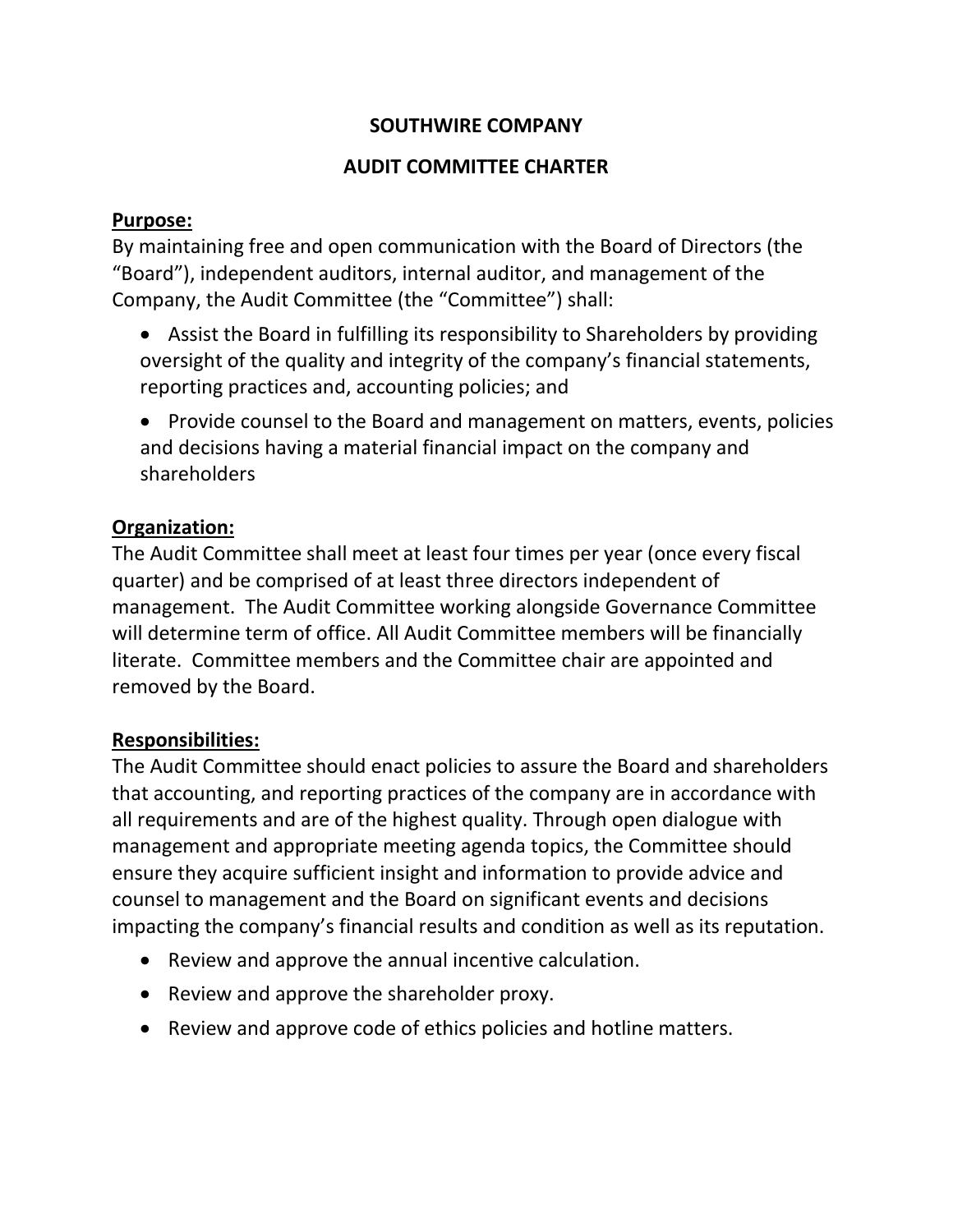In carrying out its responsibilities, the Audit Committee will:

### **Governance:**

- Review and approve charter annually.
- Report results of the annual audit to the full Board of Directors. If requested by the Board, invite the independent auditors to attend the full Board meeting to assist in reporting results of the annual audit or to answer other directors' questions.
- Annually approve non-audit services and quarterly as needed.
- Investigate any matter brought to its attention with the power to retain outside counsel or other additional resources as needed.

# **Independent and Internal Audit:**

- Select the Independent Auditors.
- Audit Committee shall ensure that the Internal and Independent Auditors are independent and ultimately accountable to the Board and the Audit Committee who have the authorization to engage, evaluate and terminate their services.
- Review financial statements contained in the annual report to Shareholders to determine:

− that the independent auditors are satisfied with both disclosure and content of the financial statements,

− that both management and independent auditors are in agreement with the degree of aggressiveness or conservatism of the Company's accounting principles, underlying estimates, and other significant decisions made in preparing the financial statements.

- Meet with the independent auditors and management of the Company to review results of the annual audit, including recommendations of the independent auditors.
- Annually approve the internal audit plan and budget. Quarterly review results of completed audits and provide guidance and direction as necessary.